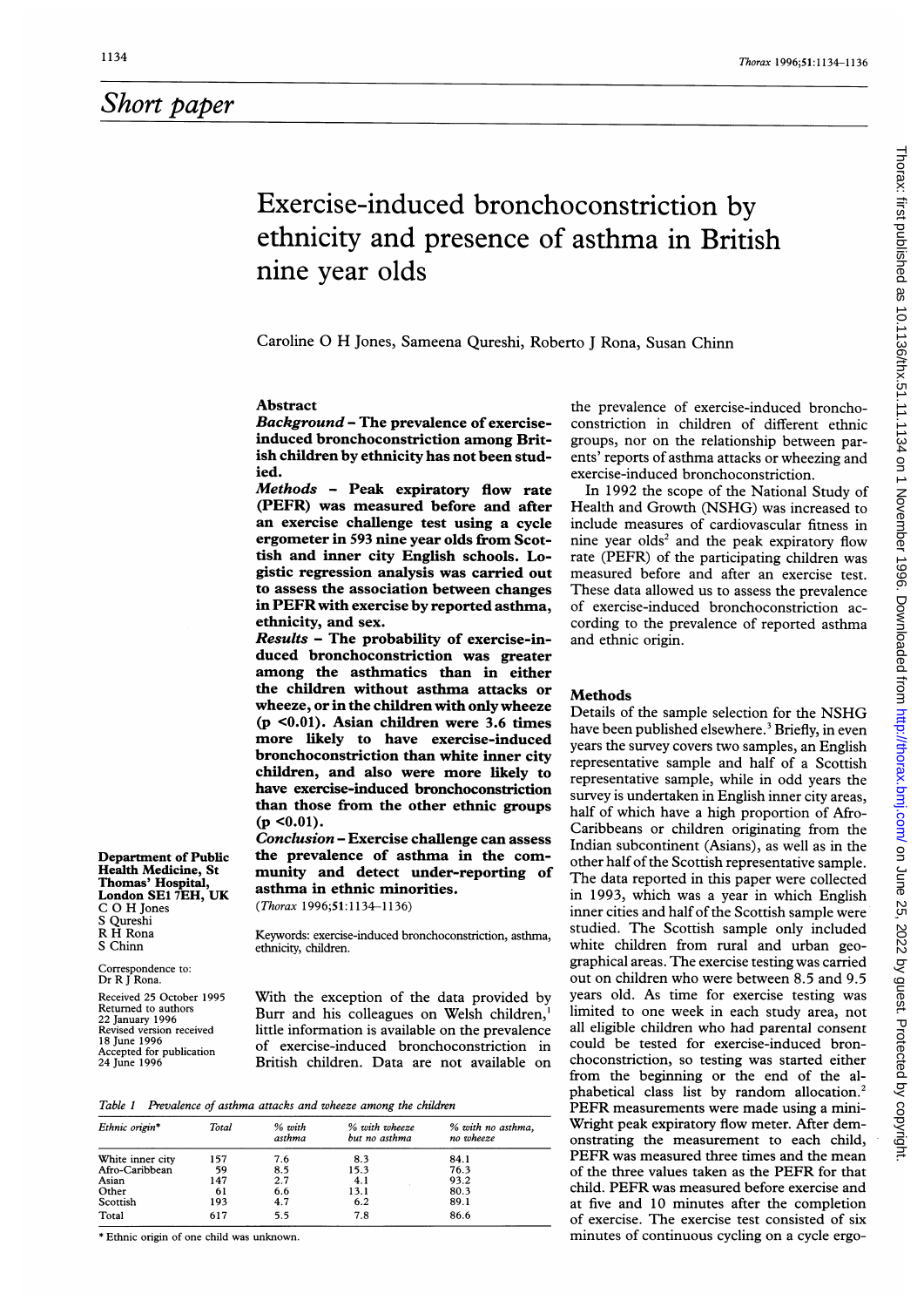Table 2 Prevalence, odds ratio (OR) and 95% confidence interval (95% CI) for exercise-induced bronchoconstriction (EIB) according to ethnic group and asthma status, each adjusted for sex, height, and the other variable

| Variable             | EIB prevalence |             | EIB                   |        |  |
|----------------------|----------------|-------------|-----------------------|--------|--|
|                      | No             | $No$ $(\%)$ | OR (95% CI)           | p      |  |
| Ethnic group         |                |             |                       |        |  |
| White inner city     | 155            | 7(4.5)      | 1.00                  |        |  |
| Afro-Caribbean       | 55             | 5(9.1)      | 1.75 (0.50 to 6.09)   |        |  |
| Asian                | 138            | 17(12.3)    | 3.59 (1.39 to 9.27)   |        |  |
| Other                | 54             | 4(7.4)      | 1.79 (0.49 to 6.58)   |        |  |
| Scottish             | 191            | 5(2.6)      | $0.31$ (0.18 to 4.70) |        |  |
| Asthma status        |                |             |                       | < 0.01 |  |
| Asthma attacks       | 31             | 3(19.4)     | 1.00                  |        |  |
| Wheeze, no asthma    | 46             | 1(2.17)     | $0.07$ (0.00 to 0.63) |        |  |
| No asthma, no wheeze | 516            | 31 (6.00)   | $0.20$ (0.07 to 0.57) |        |  |

meter reaching 85% of maximum heart rate.<sup>2</sup> In common with other studies, if <sup>a</sup> child suffered sufficient bronchoconstriction within 10 minutes of the completion of exercise to produce <sup>a</sup> decrease in PEFR exceeding 15%, then the child was categorised as having exercise-induced bronchoconstriction.<sup>14</sup>

Ethnicity was classified as shown in table I.' In a self-administered questionnaire parents were asked whether the child had suffered from asthma attacks in the past 12 months and whether his or her chest ever sounded wheezy or whistling. Each child was assigned to one of three symptom groups: (1) children reported as having asthma attacks in the previous 12 months (asthma group), (2) children reported as not having asthma attacks but having wheeze (wheeze but no asthma), and (3) those reported as not having asthma attacks or wheeze (no asthma or wheeze).

Logistic regression analysis was performed to assess to what extent children with a decrease of at least 15% in the PEFR five or <sup>10</sup> minutes after exercise could be predicted from ethnic background and parental reporting of asthma and wheeze.

#### Results

Of the 1137 children with data on asthma, 90 (7.9%) were reported to have had asthma attacks of whom 55 (10%) were boys and 35 (6%) were girls. Six hundred and forty six children undertook the exercise testing, but 28 children (20 in the asthma group and eight with wheeze but no asthma) were excluded because of use of an inhaler. Of the 28 children using an inhaler 15 were white, six Afro-Caribbean, three Asian, three other, and one unknown. The prevalence of reported asthma among the questionnaire respondents and those who had <sup>a</sup> pre-exercise PEFR was 8%, which was reduced to 5% after excluding those who used an inhaler. Among those who undertook the exercise test children of Asian origin and those in the Scottish sample had the lowest percentage of reported asthma and wheeze but not asthma (table 1).

Seventeen children, three of whom (17%) were asthmatic, were unable to complete the exercise test. Eight children did not have a PEFR reading 10 minutes after exercise. Among the remaining 593 children those with asthma had the lowest ratio of post-exercise to

pre-exercise PEFR (98.6%), wheezers without asthma attacks were intermediate (103.0%), and the non-asthmatic non-wheezers (105.8%) had the highest ratio  $(p<0.01)$ .

The prevalence of exercise-induced bronchoconstriction was highest among the reported asthmatics (19%), intermediate in the non-asthmatic non-wheezing group (6%), and lowest (2%) among the 46 wheezers with no asthma attacks (table 2). These differences were significant after adjustment for ethnic background, height, and sex  $(p<0.01)$ . The prevalence of exercise-induced bronchoconstriction was greatest among the Asian children (12%) and least among the white Scottish children (3%). The difference between ethnic groups was significant  $(p<0.01)$  and the odds ratio for exercise-induced bronchoconstriction was 3.6 in Asian children compared with white inner city children. These results were virtually unchanged on adjusting for initial PEFR. Seventeen Asian children developed exerciseinduced bronchoconstriction whereas only 10 were reported as having asthma attacks or wheeze by their parents.

#### Discussion

The prevalence of exercise-induced bronchoconstriction in those who were reported as being non-asthmatic by their parents (including both wheezers and non-wheezers) was 4.4%, slightly less than that found in other studies.<sup>56</sup> The prevalence of exercise-induced bronchoconstriction in asthmatics undertaking the test without inhaler use was lower (19%) than the 20-63% for non-selected asthmatics reported elsewhere.<sup>4-6</sup>

The prevalence of exercise-induced bronchoconstriction among asthmatics may have been reduced by the exclusion from the analysis of three asthmatic children who did not finish the cycle ergometer test and 20 who used an inhaler on the morning of the test. If all those excluded had exercise-induced bronchoconstriction, the percentage would have increased from 19% to 48%. With <sup>a</sup> less extreme assumption, say 60% of those excluded had exercise-induced bronchoconstriction, the prevalence would have been 31%. This suggests that the reporting of asthma by parents correlates to some extent with a child's bronchial response to exercise despite the known fact that exercise testing using a cycle ergometer is a less potent trigger for exercise-induced bronchoconstriction than free or treadmill running.<sup>7</sup>

Children of Asian origin were found to have a considerably higher prevalence of exerciseinduced bronchoconstriction (12%) than those from any of the other ethnic groups (3-9%). This is interesting because, with the exception of Asian children, there was a correspondence between the reporting of asthma attacks by parents (table 1) and exercise-induced bronchoconstriction in their children (table 2). The perception of asthma by Asian parents is also contradicted by the larger number of casualty and hospital admissions among Asians than among white British subjects.<sup>89</sup> A possible explanation for our findings is that some Asian